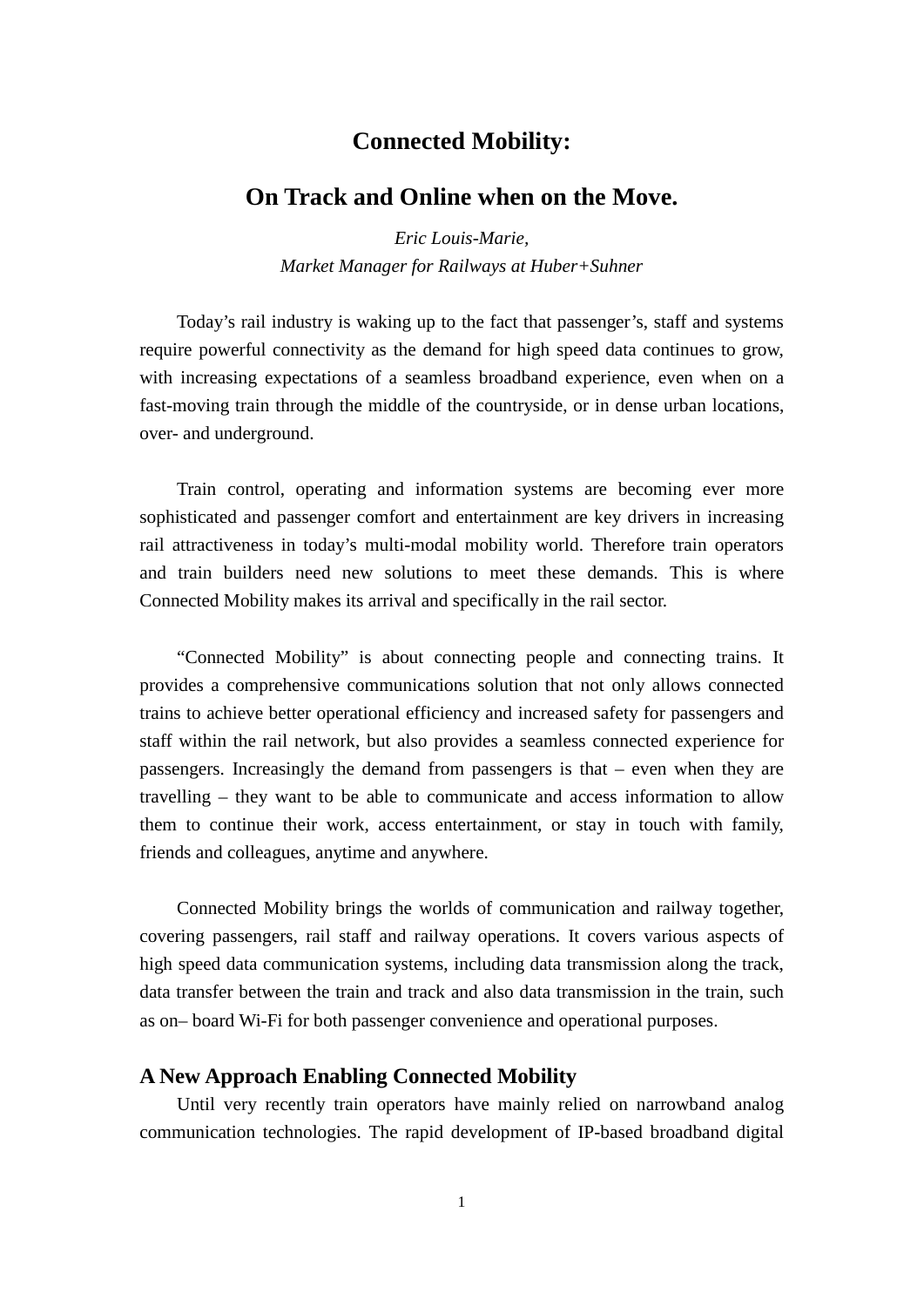communication technologies is now drastically changing the industry landscape and requires a new generation of connectivity components.

Using the term Connected Mobility allows us to encompass all aspects of communication within the rail environment: connected trains, connected passengers, connected staff and connected infrastructure.

As trains increasingly transition from mere people moving objects to also becoming communication objects, train operators have to deal with constantly increasing amounts of operational data and also set the train as an open data and open application platform, just like a smart phone.

### **The Connected Train**

A connected train is a train, whether local, regional or Inter-city, that has the ability to exchange data with its surrounding environment. Depending on the nature and critically of the data to be exchange, various scenarios can be envisaged in terms of communication infrastructures and various technologies can be used depending on bandwidth requirements.

There are a number of examples of how this can be done: Train control systems: the aim of such systems(CBTC for mass transit, ETCS for mainline, for example) is to enhance safety and optimize the traffic on a given line or group of lines. This is achieved by ensuring continuous data exchange between the trains and the control centre resulting in adequate and safe train movements in any situation. The critical data exchanged is mainly the speed and the exact position of each train. The ultimate evolution step of these systems is the fully unattended train operation (UTO) with a minimum time interval between trains (e.g. 60 seconds for metros). The role of the data communication system is obviously central in the overall performance of such systems.

Train operations: the amount of sensors used on a train has significantly increased in recent years. The general objective is to collect a variety of data to enable remote monitoring of the status of the train by the control centre. This may be for preventive objectives or to enable faster corrective actions. This applies for passenger security with video cameras (CCTV) or for train equipment (e.g. brakes, speedometers, energy consumption, amongst others) where effective systems can help to shorten maintenance cycles and increase train availability for commercial operations. Here also a comprehensive data communication system is needed to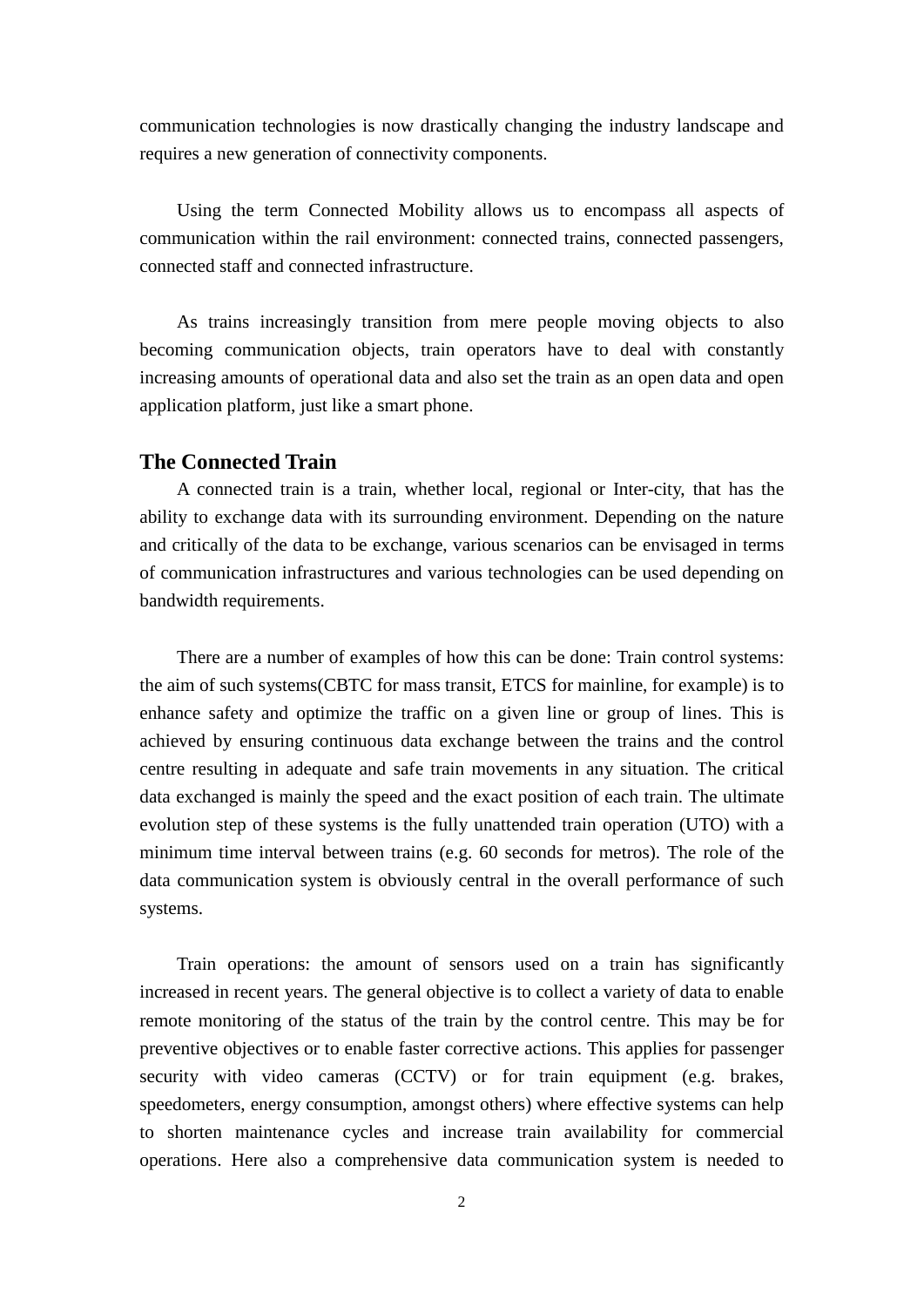enable the collection of data from sensors, as well as their transfer to the relevant authorities.

Infotainment: providing valuable information to passengers has become a must in modern trains. Travel routes, timetables, connections at the next station are all important data enabling passengers to enhance their travel experience. Additionally, advertisements, news, weather forecasts and other entertainment contents are also likely to generate attractiveness and revenues to train operators. There infotainment functions also often require the train to have access to data coming from the outside world.

#### **The Connected Passenger**

Passengers today expect a continuous broadband access to the network, anytime, anywhere and expect trains to provide an equivalent connectivity capability to that provided either at home, in an office or on the street with 4G cellular network. Since trains are moving objects, this brings its own industry-specific technical challenges and specialized solutions are increasingly becoming available to meet these needs.

## **Connected Staff**

Railway staff, both on trains and in stations, control centers and also maintenance engineers in the field all need access to information, whether to provide better customer service or better operational efficiency with shorter maintenance downtimes for example.

## **Connected Infrastructure**

Behind all this is the need for a reliable and robust infrastructure that ensures the highest degree of safety and availability throughout the year. This includes supervision and protection of critical infrastructure equipment (track switches, level crossing, and power substations) with the help of dedicated SCADA systems, but also passenger protection in train stations with CCTV systems, passenger information with updated stationary timetables and management and storage of all operational and supervisory data within data centers.

## **A New Departure**

Clearly there are many opportunities for companies to support the rail industry and many new technologies that support the goal of comprehensive connected mobility within the railway environment.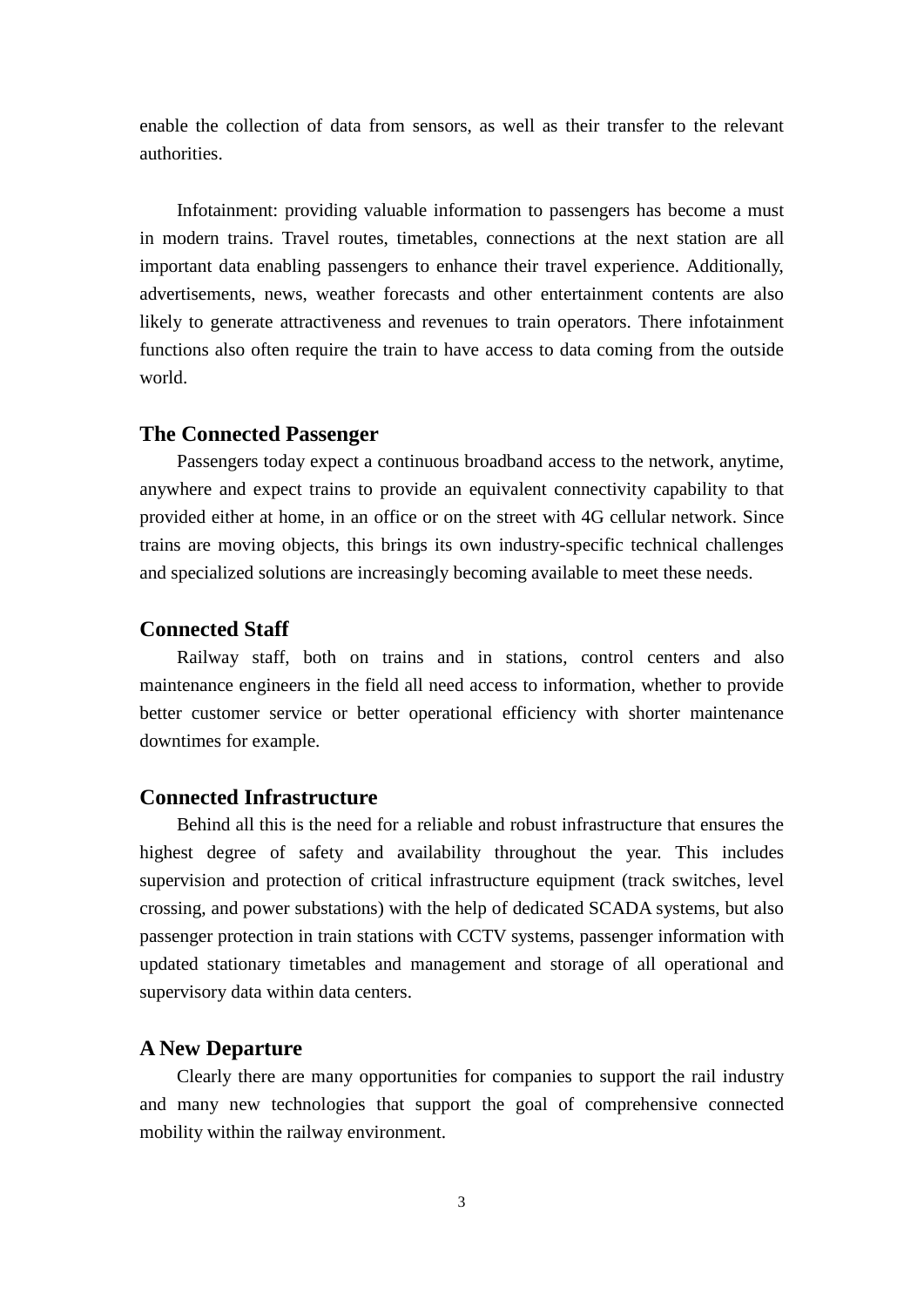In former days, due to the nature and size of data to be exchanged, the use of conventional copper cables and basic SISO (Single input single output) wireless designs was sufficient to address the data and signal transmission needs of train operators. Now the demand for high speed data communication systems continues to grow. On the connectivity component level, new technologies are combined to provide the requested network and system performance: fiber optics and high-frequency twisted pair CAT7 cable systems for train gigabit backbones, fast Ethernet CAT5 or gigabit Ethernet CAT7 assemblies for connections of end devices (cameras, passenger counting systems, multimedia servers, network video recorders, displays,..), MIMO antennas, MIMO wireless radios (Multiple inputs multiple output) and low-loss coaxial cables either for true broadband passenger Wi-Fi or for train-to-ground wireless connections.

Today connectivity components for data communication have become key enablers for the implementation of new applications and services on-board rolling-stock.

In the UK, Germany, France, the USA, China, India and Australia, rail operators already have several projects underway in this field. One such example is the Changchun Railway Vehicle and Tangshan Railway Vehicle Companies who decide to equip  $100 \diamond 8$  train units (800 carriages) of the high-speed train type CHR380 in China with a passenger entertainment system. Thanks to this entertainment system, passengers in the trains are able to watch or play videos.

HUBER+SUHNER supplied 10,000 meter of coaxial cable for this system, which is laid as backbone cable through all carriages to transmit the data along the length of the train 200,000 meters of network cable were also installed. These cables distribute the data from the backbone cable to devices, such as computer screens, located in the individual carriages.

An additional characteristic example of how Connected Mobility works is in CBTC systems (Communication Based Train Control)-these are train control systems that provide real-time information on traffic to control centers and individual trains by means of continuous data communication. As a result, the driving speed of each individual train can be adjusted to the actual traffic conditions and the headway can be significantly reduced. Capacity utilization of tracks can be improved and rail transport safety can be increased.